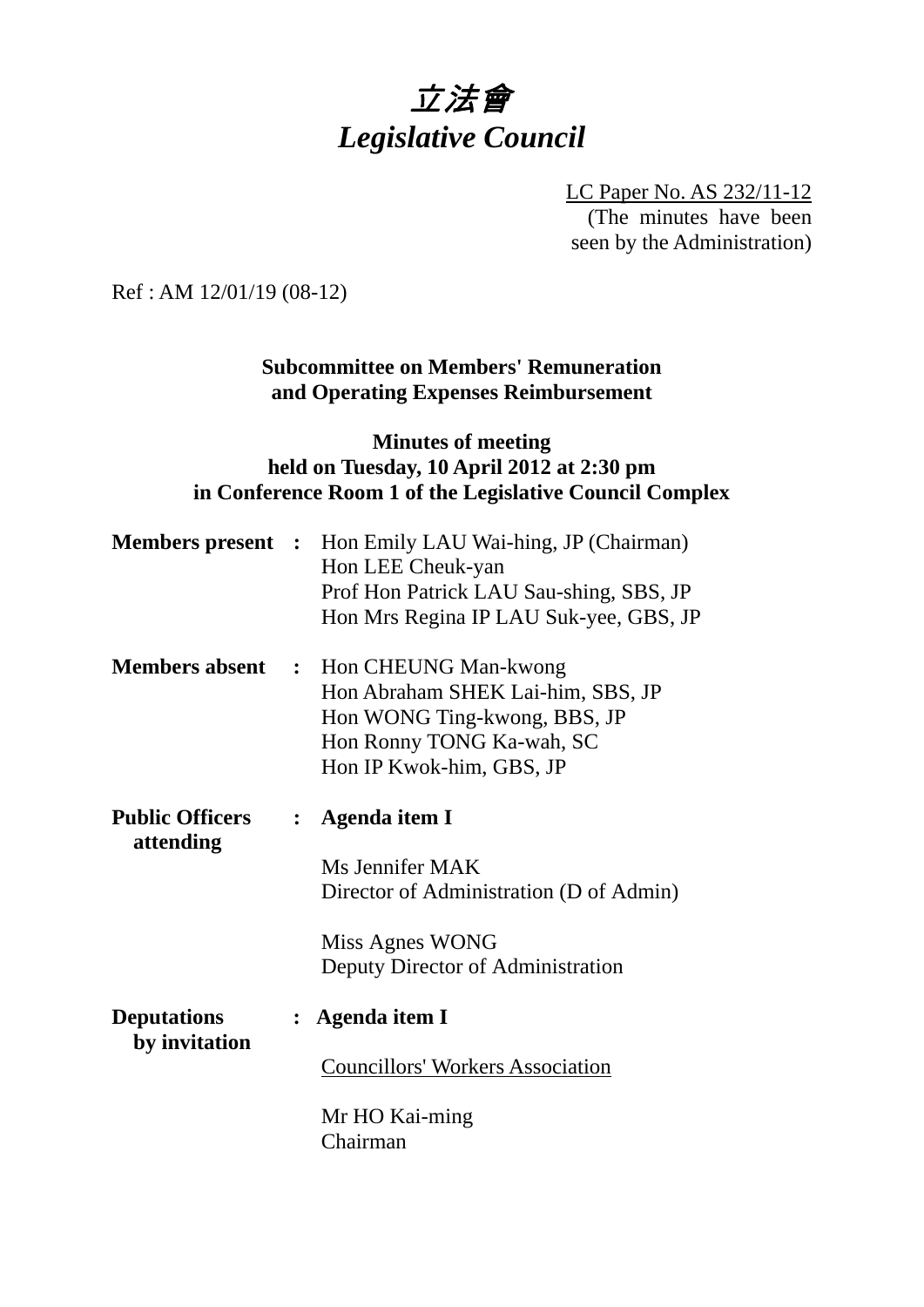|                                            | <b>Yat Tung Community Network Association</b>                      |  |
|--------------------------------------------|--------------------------------------------------------------------|--|
|                                            | Mr KWOK Chung-man<br>Representative                                |  |
|                                            | Individuals                                                        |  |
|                                            | Mr CHAN Chung-yau                                                  |  |
|                                            | Ms Ivy CHAN                                                        |  |
|                                            | Mr Martin WAN                                                      |  |
|                                            | Ms Canny LUI                                                       |  |
|                                            | Mr LAU Chi-kit                                                     |  |
|                                            |                                                                    |  |
| <b>Clerk in attendance:</b> Mr Matthew LOO | Principal Council Secretary (Administration)<br>PCS(A)             |  |
| <b>Staff in attendance:</b>                | Ms Pauline NG<br>Secretary General (SG)                            |  |
|                                            | Mr Michael YU<br>Head (Research) $(H(R))$                          |  |
|                                            | Mr Joseph KWONG<br><b>Accountant (ACCT)</b>                        |  |
|                                            | Ms Debbie YAU<br>Chief Council Secretary (Administration) (CCS(A)) |  |

# **I Members' Operating Expenses Reimbursement**

 The Chairman welcomed D of Admin and deputations/individuals to the meeting. She remarked that the Chief Executive-in-Council ("CE-in-C") had accepted the recommendations of the Independent Commission on Remuneration for Members of the Executive Council and the Legislature, and Officials under the Political Appointment System of the Hong Kong Special Administrative Region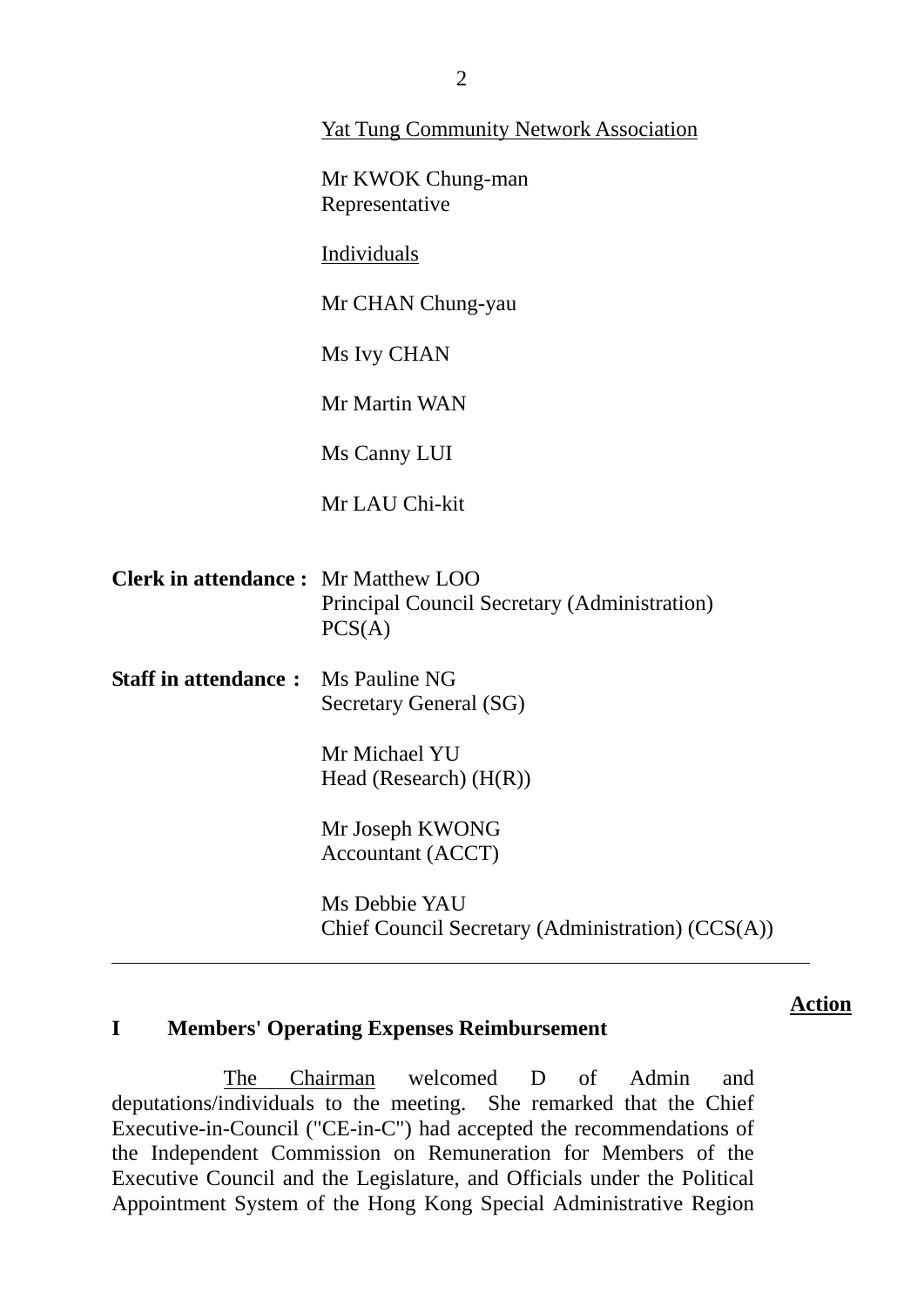("the Independent Commission") regarding the remuneration package for Members of the Fifth Legislative Council ("LegCo"). The Administration intended to submit a proposal to the Finance Committee on 13 April 2012 for approval of the financial implications arising from the Independent Commission's recommendations ("the Recommendations"). In view of concerns of Members and their assistants, this meeting was held for the Subcommittee to meet with the Administration and deputations/individuals on the Recommendations.

2. At the invitation of the Chairman, D of Admin briefed members on the salient points of the Recommendations which were set out in the Legislative Council Brief on Remuneration package for Members of the Fifth term Legislative Council (File Re: CSO/ADM CR 1/1136/08).

#### Presentation of views

#### *Councillors' Workers Association ("CWA")*

3. Mr HO Kai-ming, Chairman of CWA expressed disappointment to the Independent Commission's report. He queried whether the Independent Commission had full knowledge of the role and daily work of Members' Offices, in particular of those Members returned from the Geographical Constituencies ("GCs"). It was not fair and inappropriate for the Independent Commission to compare the salary of Members' assistants who operated district offices to those general office assistants or customer service representatives as Members' assistants had to serve a large constituency and work long hours. The Independent Commission's report was not conducive to formulating a mechanism to determine Members' Operating Expenses Reimbursement ("OER") level which had been proposed by the Subcommittee's submission based on Secretariat surveys to ascertain Members' need of resources for them to carry out their duties. He suggested that the Chairman and members of the Independent Commission should be invited to attend the meeting to listen and respond to the views of Members' assistants. He in particular queried about the Independent Commission's conclusion in paragraph 4.5 of its report that "in general, Members might require a degree holder or an experienced staff to help handle LegCo business with policy content and to supervise the operations of the offices" as this obviously could not meet Members' needs.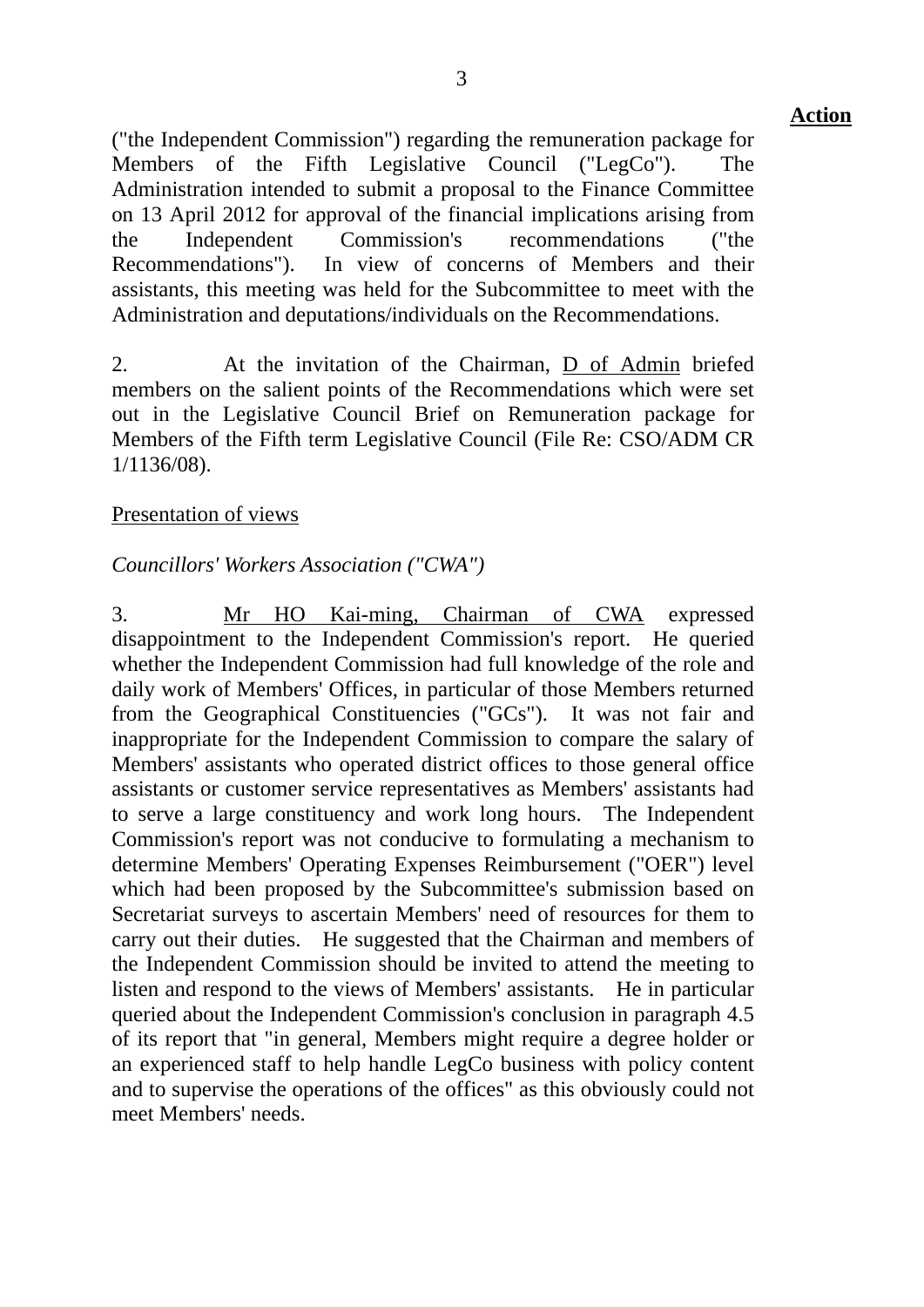#### *Yat Tung Community Network Association*

4. Mr KWOK Chung-man, Representative of Yat Tung Community Network Association said that the Recommendations could not address problems highlighted in the Subcommittee's submission. While Members returned from GCs on average had more district offices and employed more staff than those returned from the Functional Constituencies ("FCs"), he considered that some Members had focused more on works at the district level instead of their core duties. Long-serving Members returned from GCs usually had more cases to handle and hence required more resources. However, they had to compete for resources with members of District Councils. Moreover, Members needed more resources to strengthen their policy research as the Secretariat only provided research service for individual committees.

#### Individuals

5. Mr CHAN Chung-yau pointed out that the existing OER level was insufficient, in particular for those Members serving large constituency to discharge their duties, and enhance their service for the general public.

6. Ms Ivy CHAN opined that the Independent Commission still held the colonial view that LegCo membership was not full-time. She requested members of the Independent Commission to review the role of Members, Members' staff and Members' Offices in the context of present-day political environment. Despite that the Independent Commission had studied remuneration of Members of overseas Parliaments, it had not taken a further step to study whether these Parliaments regarded their Members as full-time, whether related declaration systems were in place and whether outside work was allowed. These factors should be taken into account in order to understand a Member's role. The Independent Commission's recommendation that "surplus from a year's Office OER ("OOER") entitlement should be allowed to roll over to the following year until the end of a LegCo term for payment of salary increments and/or gratuity for staff employed" did not recognize the work and role of Members' assistants as their remuneration should have been separated as an individual item under OOER. According to her understanding, increase in OER might largely be used to cover the increase to in rental charges and other operational expenses, and might not benefit Members' assistants. She urged the Independent Commission to study the role of Members' assistants and set the appropriate remuneration package for them in future.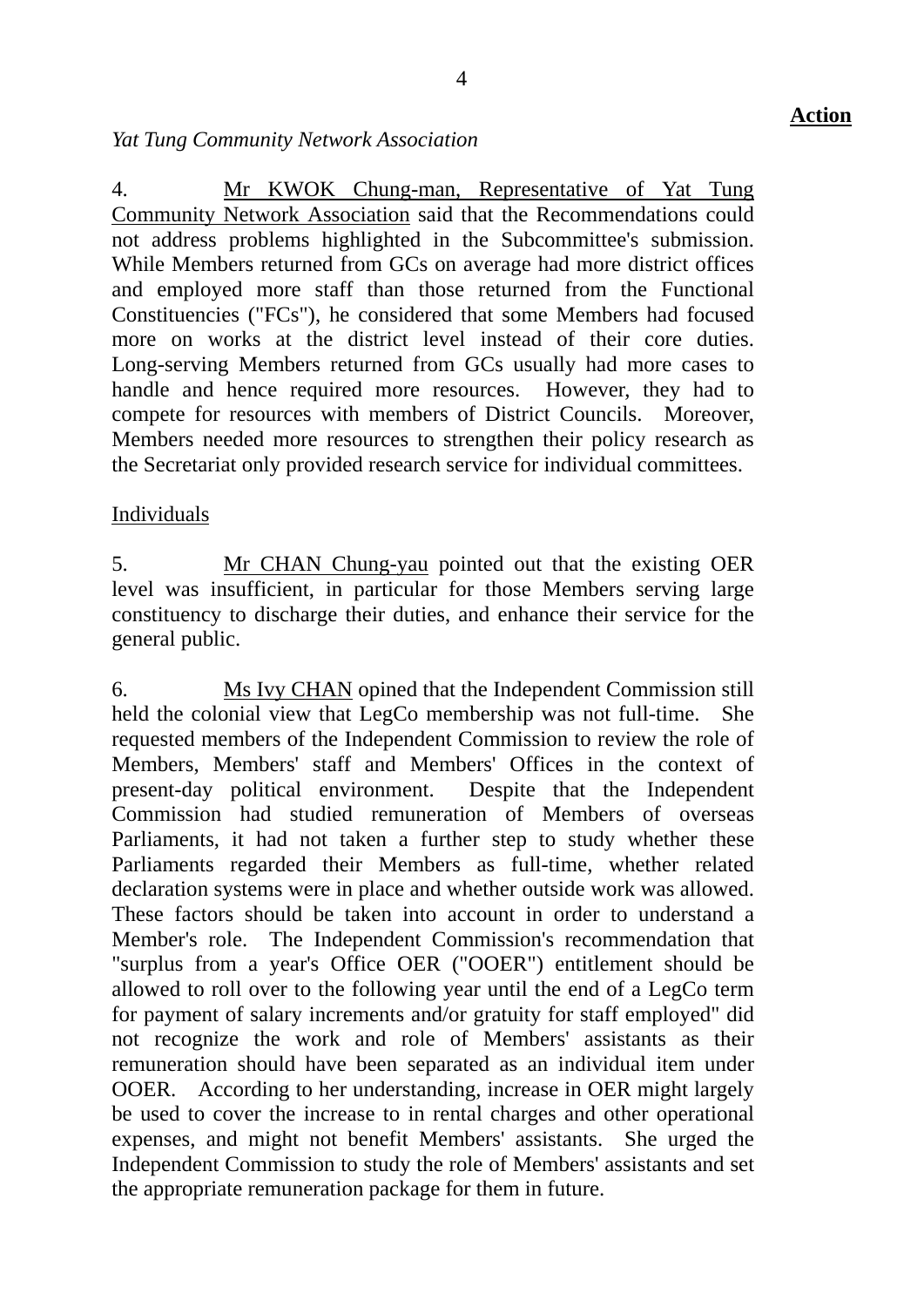7. As a Members' assistant for five years, Mr Martin WAN said that the Independent Commission's view that LegCo membership not being a full-time job was of the colonial past. It showed that the Independent Commission did not understand the work of Members and Members' Offices. OER was first established in 1993 when the constituency was small and had now become bigger. The existing OOER level was insufficient for Members returned from GCs to carry out their work, and the Independent Commission's recommendation of increasing 20% in OOER could still not meet the shortfall. This called for a revamp of the OER system. He suggested that consideration should be given to separating OOER into different categories, such as staff remuneration and rental charge. Referring to Appendix H of the Independent Commission' report, he said that the illustration that employing four assistants each at \$10,000 per month was only meant to comply with the statutory minimum wage and could not recruit experienced and qualified candidates for Members' Offices. He called on all Members' assistants to unite to fight for a better remuneration package.

8. Ms Canny LUI said that she had observed several Subcommittee meetings and was disappointed with the Recommendations. The Independent Commission had not accepted the Subcommittee's proposal that any increase in OER should take effect in the current term from 1 October 2011 to address the high turnover rate of Members' assistants, nor had it attached importance to the views of the Subcommittee and Members' assistants. The recommended increase of OOER had not addressed Members' needs to employ a number of assistants and offered the remuneration at the level as recommended in the Subcommittee's submission. She said that five out of nine research staff had left her joint offices in the past six months. While the salary offered would be able to recruit fresh university graduates, it would be difficult to retain staff with a few years' experience in view of unsatisfactory prospect. On the Independent Commission's illustration that only one experienced staff at administration manager level was sufficient for each Member's Office, this establishment could definitely not meet Members' needs who had to monitor the Administration's work by undertaking policy research and to set up district offices to serve a large constituency. She was disappointed that the Independent Commission would not conduct a comprehensive review on OER with reference to the Secretariat's survey on Members' needs for resources.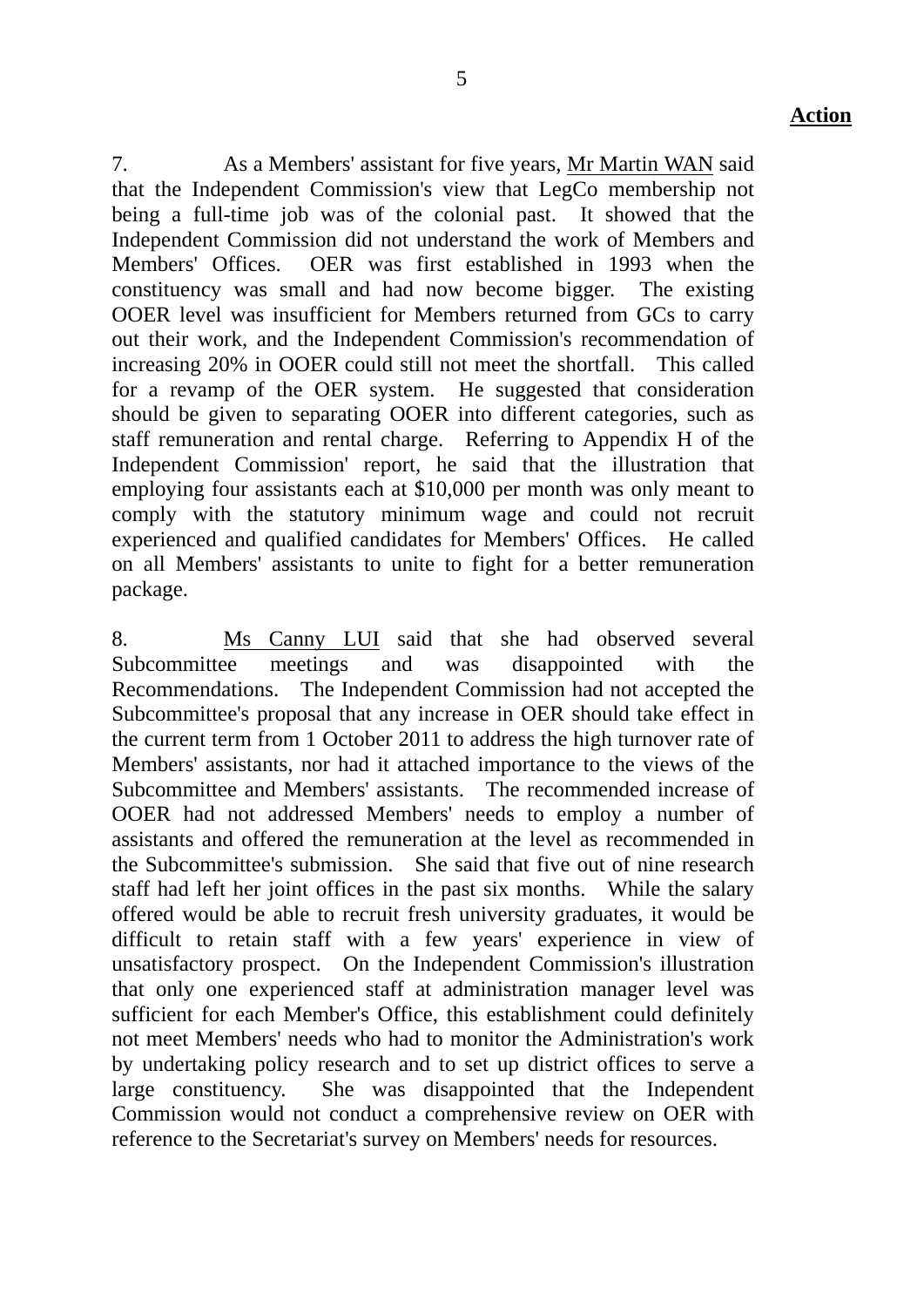9. As the existing OER level was insufficient for Members to discharge their duties, Mr LAU Chi-kit expressed dissatisfaction with the Recommendations on the proposed increase in OER. In particular, if a staff left office in the middle of the term, the long service payment, if applicable, would have to be paid out of OOER and this would further strain the already limited resources. He suggested to separate staff remuneration as an individual item under OOER. With the rising operating costs and the implementation of statutory minimum wage, the new adjustment in OOER was insufficient. The assumption that staff of Members' Offices could be employed at \$10,000 per month was unreasonable given that the salary of a bus driver was already as high as \$14,000.

# Discussion

10. The Chairman pointed out that the Subcommittee had invited both the Administration and the Independent Commission to attend the meeting. D of Admin had responded to the Subcommittee's invitation by its letter dated 5 April 2012. D of Admin said that she had discussed the Subcommittee's invitation with the Chairman of the Independent Commission. After the Independent Commission began its review in 2011, it met with Members and visited Members' district offices. The Independent Commission had also received views from Members' assistants and understood their concerns. As the review of the Independent Commission had been completed and the recommendations were accepted by the CE-in-C in entirety, it was more appropriate for the Administration to attend the meeting to answer enquiries.

11. The Chairman said that Members and their assistants expected that increase in OER could take effect retrospectively from 1 October 2011 as proposed in the Subcommittee's submission made in March 2011. The Independent Commission and the Administration had taken an unreasonably long time to respond to the submission, and finally it had not heeded the Subcommittee's views and rendered the Secretariat's efforts in conducting surveys on Members' needs of resources a waste.

12. D of Admin said that the Independent Commission had considered all views received, including the Subcommittee's submission, before making the recommendations on the increase in OOER to meet the higher rental charges and increasing workload of Members' Offices. With reference to Appendix H of the Independent Commission's report, she said that the two examples were mere illustrations on how the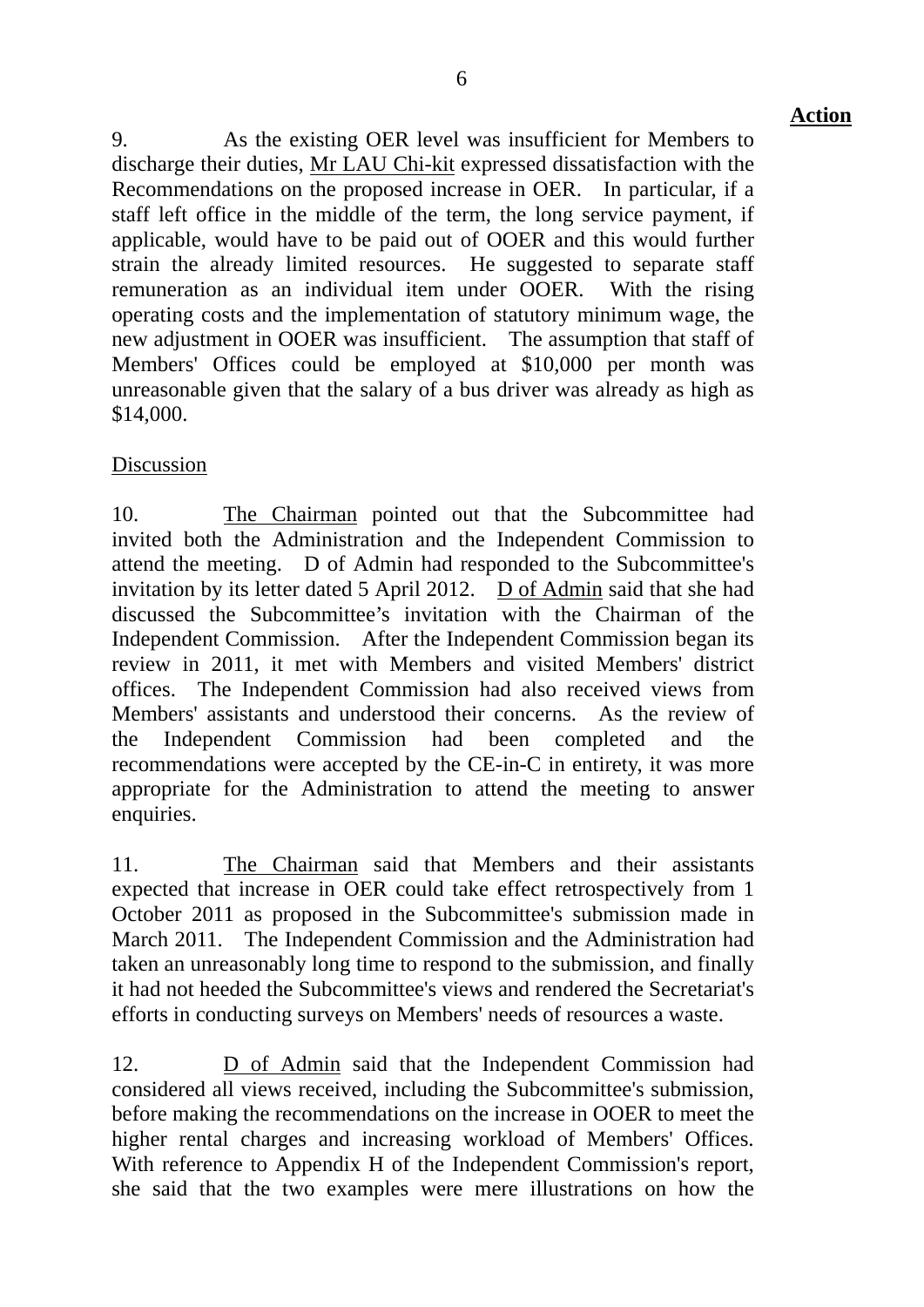proposed amount of OOER could be utilized, having regard to the basic assumptions regarding the number of staff and the number of district offices etc. adopted in the Subcommittee's report. Members had full discretion to utilize OOER according to their needs as they were in the best position to apportion the expenditures on their staff remuneration expenses and other office operation expensesThe suggestion of setting up separate categories under OOER would reduce the flexibility and might not cater for the needs of individual Members. The Independent Commission acknowledged the growing demand in public expectation on Members in terms of time and efforts to be spent on LegCo business. These factors had been taken into account in considering the level of Members' remuneration in the new term. Medical allowance and an end-of-term gratuity had already been provided for Members starting from the current term. The Independent Commission considered that if LegCo membership were treated as a full-time job, Members might need to declare their outside employment and earnings. It would also be reasonable to expect that some restrictions, or at least certain requirements, be imposed on Members for taking up other employments which in turn might have implications for those candidates who intended to stand for elections in FCs.

13. D of Admin further said that the Independent Commission had considered the Subcommittee's proposal to enhance OOER in the current term with effect from 1 October 2011. The present increase in OOER by 20% was a substantial enhancement and Members were fully aware of the level of OOER within the current term when they made the decision to stand for election in the first place. It had been the established practice for any substantial change to the package or fundamental changes to the existing framework to only take effect from the next term. While there had been mid-term increase in OOER, they were the exceptions rather than the rule. Considering that 2011-2012 session was the last session of the current term and in order to preserve the integrity of the remuneration regime and to avoid any real or potential conflict of interest, the Independent Commission considered it appropriate for the increase in OOER to take effect from the Fifth LegCo.

14. With all her four assistants being university graduates who were responsible for a wide range of tasks from meeting the public to reviewing policies, Mrs Regina IP agreed that the present OER level was not satisfactory and would not be conducive to recruiting and retaining experienced and qualified staff. The assistants' fringe benefits, such as medical benefits, should also be considered in order to improve the remuneration package. She asked whether resources for new Members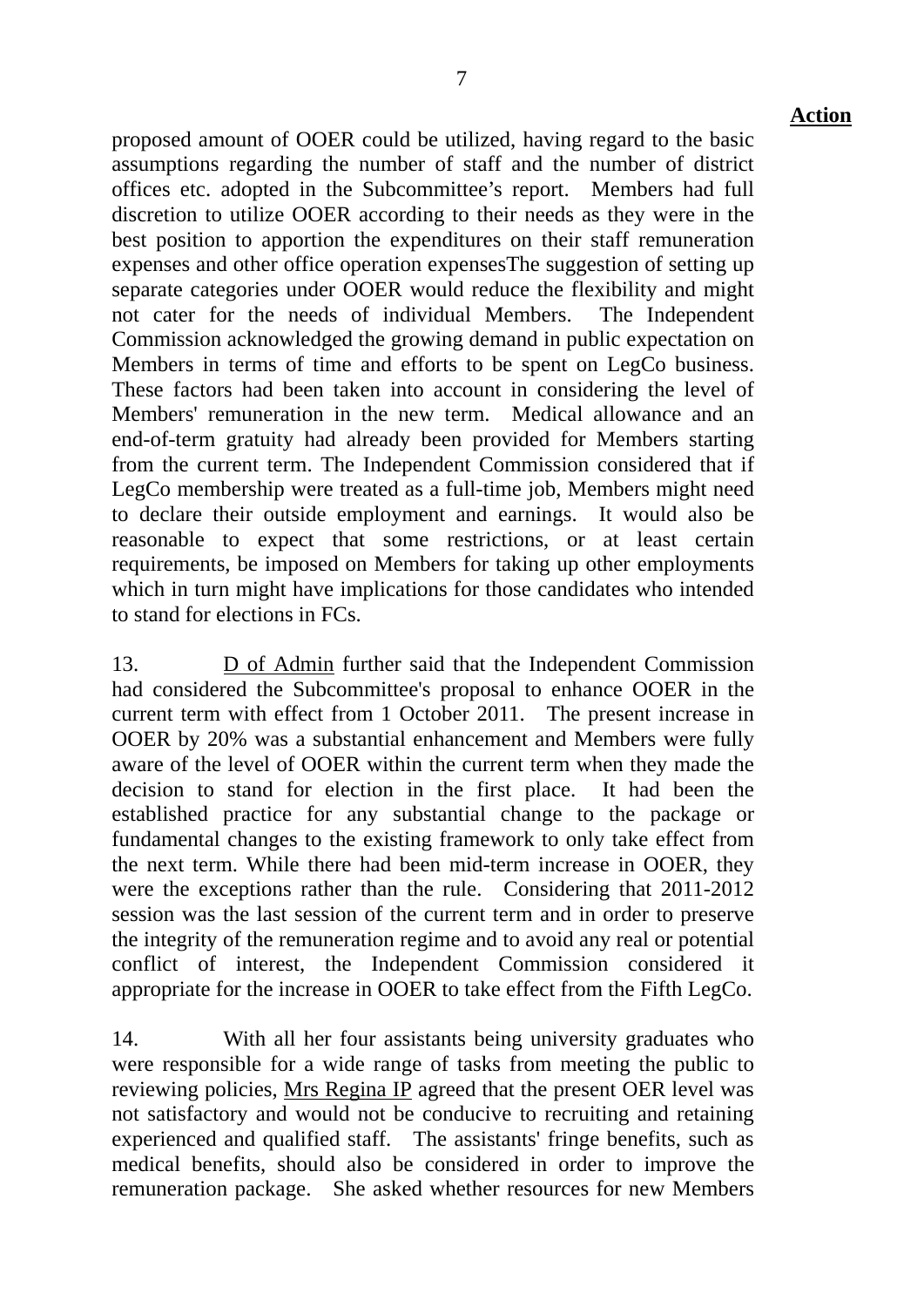returned from District Council (second) FC had been discussed as these Members would serve a much larger constituency and require employing more assistants.

15. D of Admin said that the Independent Commission had considered the proposal of providing different remuneration packages for Members returned from FCs, GCs and District Council (second) FC but concluded that all Members were performing the same duties under the Basic Law to serve the public, and thus they should be provided with the same level of resources. SG pointed out that the Secretariat's study on Members' needs for resources which commenced in 2008 and completed in 2009 had not taken into account the needs of Members returned from District Council (second) FC. When the Subcommittee' submission was made in March 2011, it was mentioned that a further review should be conducted to consider the needs of ten new Members at the commencement of the Fifth LegCo.

16. Mr LEE Cheuk-yan stressed that the Independent Commission had not acknowledged the role of Members' assistants. He queried the conclusion of the Independent Commission in paragraph 4.5 of its report that "in general Members might require a degree holder or an experienced staff to help handle LegCo business with policy content and to supervise the operations of the offices". It was apparent that the Independent Commission had no adequate knowledge of the daily work and operation of Members' Offices as one degree holder or experienced staff could not handle the wide scope of work which included policy research and handling public requests for assistance. Subcommittee's submission had set out the proposed establishment for Members' Offices (i.e. 1 Executive Officer I, 2 Executive Office II and 4 Clerical Assistants) and the corresponding salary package but the Independent Commission had not made reference to this suggestion. A staff establishment for Members' Offices was necessitated to facilitate further deliberation on an appropriate OER quantum. The Administration had not addressed the high turnover rate of Members' assistants and the need for an establishment. He pointed out that it was apparently the Administration's plan to undermine Members' work to monitor the Administration by restraining resources provided to Members. As such, the Administration would become an executive hegemony and a balance would be tilted towards the Administration.

17. Mr Martin WAN concurred with Mr LEE Cheuk-yan that it might be the Administration's plan to restrain resources provided to Members in order to undermine Members' work.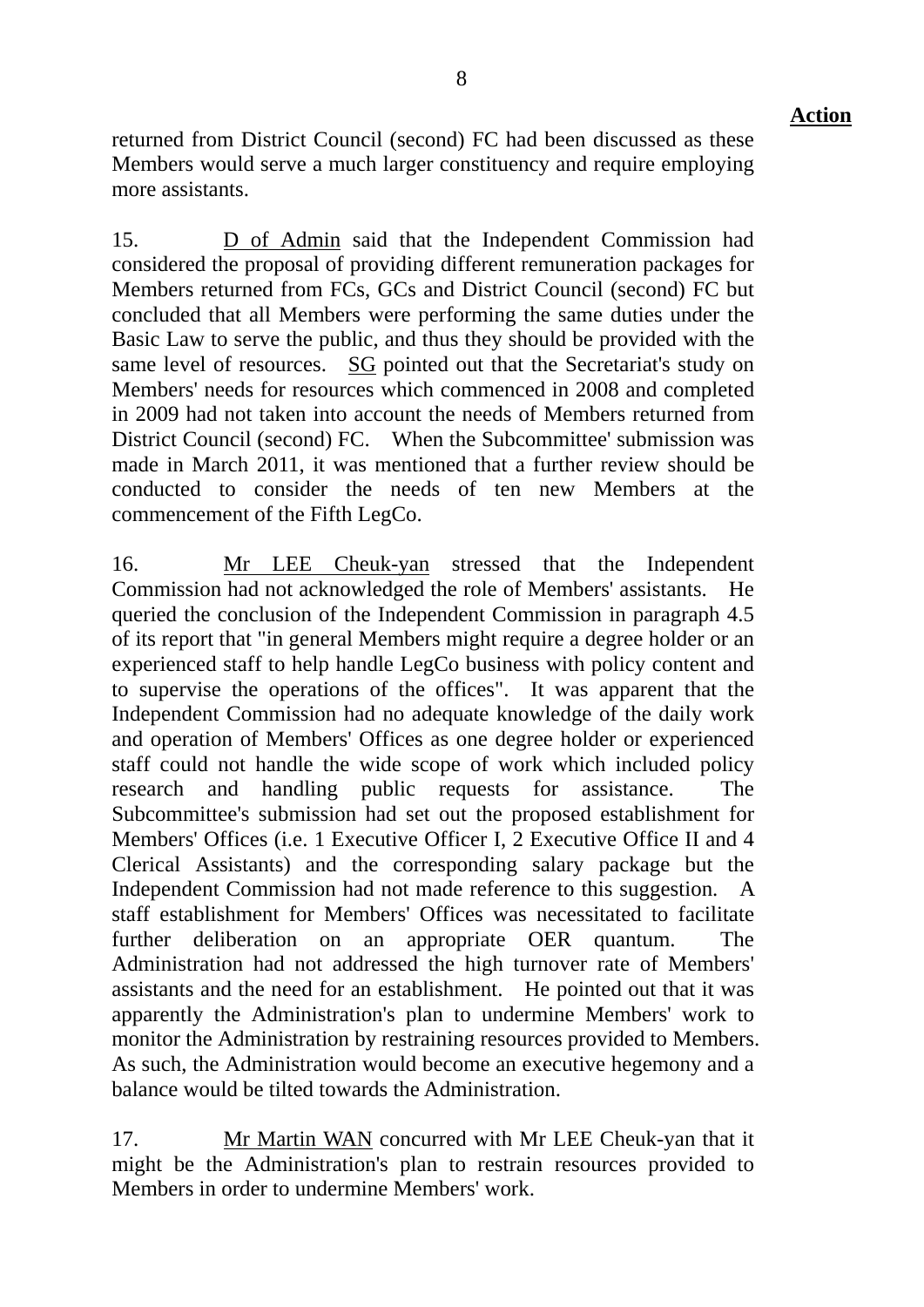18. D of Admin said that the increase in OOER and monthly remuneration should help to reduce the staff turnover rate in Members' Offices for the next term. The Independent Commission had considered and decided not to specify an establishment for Members' Offices as Members would lose flexibility to apportion OOER on different expenses according to their actual needs. The Independent Commission had already made reference to the Subcommittee's submission on a Member's need of seven staff to operate the offices.

19. Prof Patrick LAU recalled that in the Third LegCo, the Subcommittee had made proposals, among others, on increasing OER. As the adjustments in OOER for the Fourth and Fifth LegCo were lower than the requested level, the accumulated shortfall was significant. He pointed out that the rental charges for Members' district offices had increased substantially and it was preferable to separate rental charge as an individual item under OOER. He was disappointed that the Independent Commission had not made use of the findings of surveys conducted by the Secretariat to draw up new OOER package to meet Members' needs. As the public did not fully understand the functions and work of Members, public education on Members' work should also be enhanced. For Members' assistants, the difference in market rates for fresh university graduates and those with experiences was quite substantial. Members required experienced graduates to operate Members' Offices and assist Members in their work, and a better remuneration package would be able to attract and retain qualified and experienced staff.

20. D of Admin reiterated that the examples in Appendix H to the Independent Commission's report were mere illustrations of the deployment of staff for Members' Offices. Members had full flexibility to use OOER to operate their offices and recruit staff with the required qualification/experience according to individual circumstances and needs. The establishment and remuneration of Members' Offices should not be pre-determined as it would lower Members' flexibility. Prof Patrick LAU stressed that the present OOER was insufficient for Members to carry out their work effectively and asked if further increase could be made on top of the Administration's proposals. D of Admin said that the Independent Commission was of the view that the recommended 20% increase in OOER was appropriate taking into account the requests of Members and the need to ensure prudent use of public money..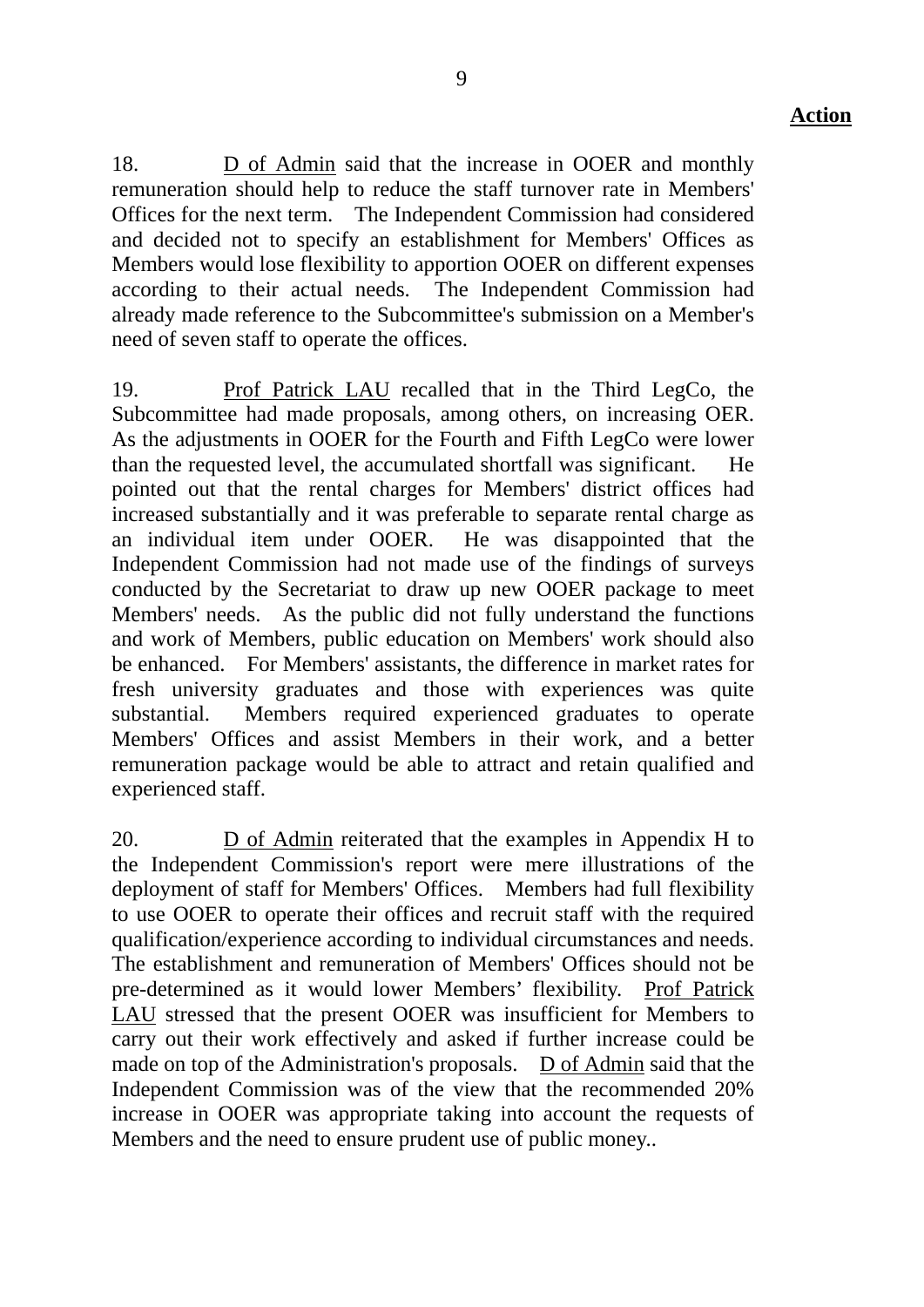21. Mr HO Kai-ming Chairman of CWA said that D of Admin had not addressed concerns of Members and deputations at the meeting. He considered that the Administration did not respect the Subcommittee.

22. Mr LAU Chi-kit said that D of Admin only repeated the contents of the Independent Commission's report and the Administration was not sincere to listen to the views of Members' assistants. Members' work had been seriously affected by the lack of sufficient resources. In view of the rising operating costs and the implementation of statutory minimum wage, Members had reduced their assistants' salary. The Independent Commission and the Administration had not considered why Members' staff left office during the middle of a term during which long service payment or severance pay might have to be paid out from OOER, further restraining resources for Members in carrying out their daily work.

23. Mr KWOK Chung-man, Representative of Yat Tung Community Network Association suggested that a separate research provision should be set up for Members' work. He was not satisfied that D of Admin only repeated the Independent Commission's report and hoped that the Administration would have more constructive replies.

24. Ms Ivy CHAN said that the Independent Commission had not acknowledged the hard work and professionalism of Members' assistants. Members' assistants did not have any promotional prospects as they might be dismissed if the relevant Members could not be re-elected. She reiterated that it was necessary for Chairman and members of the Independent Commission to attend the Subcommittee meeting so that Members and their assistants could understand the rationale behind the Recommendations. She enquired details of the Members' offices that had been visited by the Independent Commission and the views expressed by Members' assistants during the visits.

25. D of Admin said that the Independent Commission had visited the offices of Hon WONG Kwok-kin, Hon LEUNG Yiu-chung and Hon WONG Yung-kan in July 2011. During the visits, the Independent Commission had listened to the views of Members' assistants about insufficient OER and the operation of Members' offices. The Independent Commission had considered views of Members and their assistants as well as the Subcommittee. As a balance had to be achieved between providing resources for Members to discharge their duties and the prudent use of public money, the Independent Commission's views might not fully meet their expectations. She added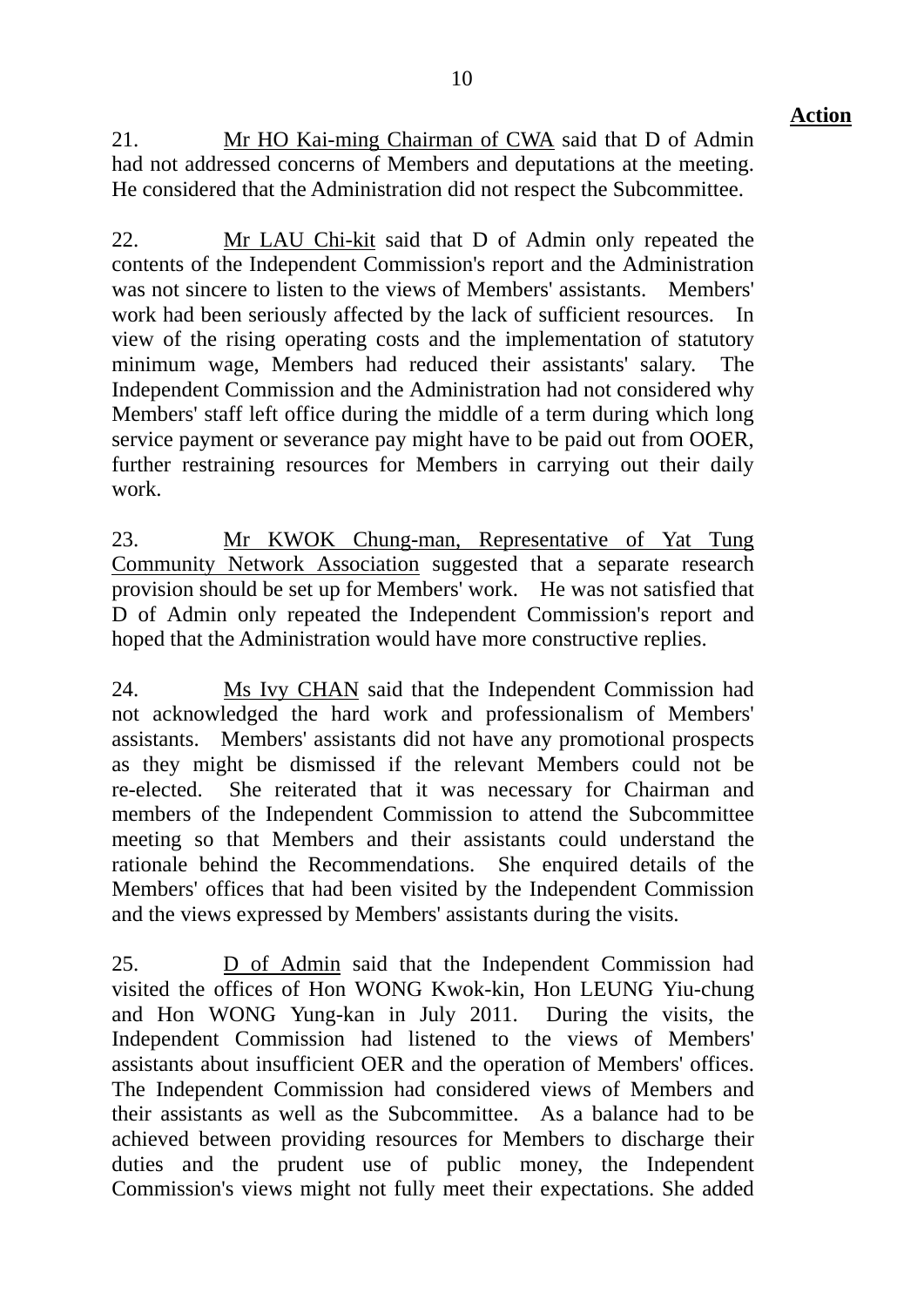that severance payment expenses could be claimed from the Winding Up Expenses Reimbursement.

26. Ms Canny LUI said that severance payment could be claimed from the Winding Up Expenses Reimbursement only when a Member ceased to be a Member, either because he/she did not seek re-election or for reason over which he/she had no control. However, for staff leaving service in the middle of a term, the long service payment or severance payment had to be paid out of OOER. She considered the Independent Commission's recommendation to rollover surplus from a year's OOER entitlement not practicable as there could be no surplus from the insufficient OOER amount. Members' assistants should be offered a reasonable salary comparable to the market rate which would allow them to have a reasonable standard of living. The proposed 40% increase in OER as proposed by the Subcommittee might appear substantial only due to the unexceptionally low baseline. The Independent Commission and the Administration had delayed the response to the Subcommittee's submission which was sent to the Independent Commission in March 2011. D of Admin said that for staff leaving service in the middle of a term, the long service payment or severance payment, if applicable, would have to be paid out by Members who had been informed of the arrangements at the beginning of each term.

27. Mr LEE Cheuk-yan said that the Political Assistants to the Directors of Bureau were responsible for liaising with Members and their salary was more than \$130,000 a month while Members' OER was only \$143,000 a month to cover all operational and staffing expenses of Members' Offices. The difference was ironic and showed that the Administration did not attach importance to Members' work. In order to run the Members' Offices effectively, all Members would like to employ assistants with relevant experience but the OER limited the remuneration package that could be offered to the assistants. The low remuneration and poor prospect were difficult to attract and retain qualified staff to work as Members' assistants. While the illustrations in Appendix H of the Independent Commission might be applicable for newly elected Members, the salary of Members' assistants, with increments, would be much higher for Members who had been re-elected to serve for a few terms. He queried the resources for granting salary increments to Members' assistants.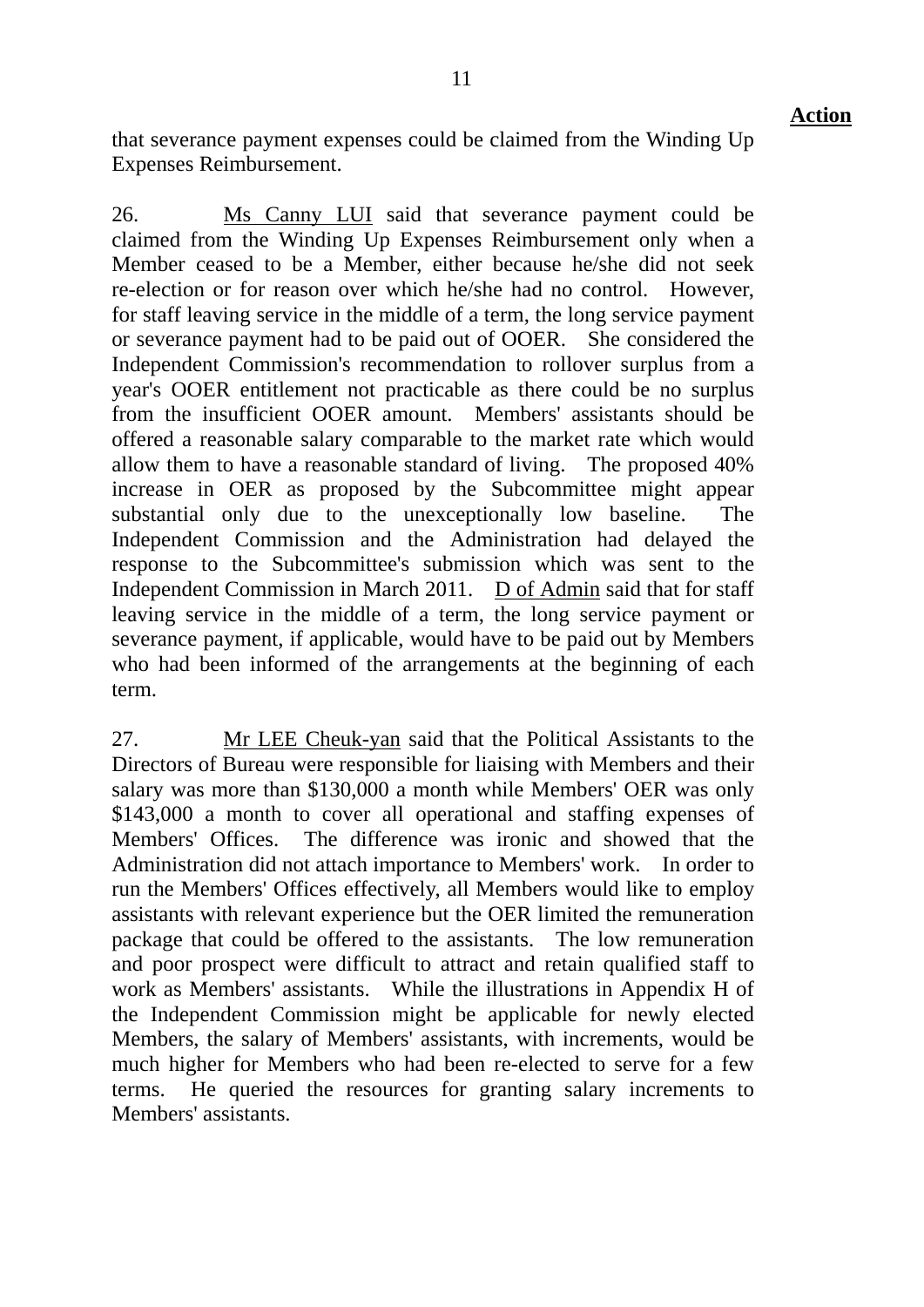28. In response to the Chairman's enquiry, D of Admin said that the funding proposal relating to the Recommendations would be submitted to the Finance Committee on 13 April 2012. The Chairman said that there was no need to rush the proposal to the Finance Committee as the Recommendations were only announced in late March 2012 and would only take effect from October 2012. Prof Patrick LAU said that Members' assistants were not satisfied with the new increase in OER. He and Mr LEE Cheuk-yan agreed that the Independent Commission should attend the Subcommittee meeting to listen to the views of Members' assistants. Mr LEE expressed objection for the funding proposal to be submitted to the Finance Committee on 13 April, and requested the Independent Commission and the Administration to reconsider the views of Members and deputations/individuals expressed at the meeting. He considered that D of Admin was not sincere at all in listening to the views of Members and Members' assistants.

29. Ms Ivy CHAN requested Members to seriously consider whether it was necessary for the funding proposal to be submitted to the Finance Committee on 13 April 2012. She queried the need to rush the proposal to the Finance Committee as this would take effect from the next term. As the Administration did not listen to the Subcommittee's views, it did not show respect to LegCo. She requested D of Admin to relay the views of Members' assistants to the Independent Commission.

30. Ms Canny LUI said that instead of increasing OOER by a certain percentage, it was an opportune time to consider restructuring OER based on the actual needs of Members to carry out their work.

31. In response to the Chairman's enquiry, SG advised that overseas Parliaments had a mechanism to review and adjust Members' remuneration package and the calculation was based on an accepted formula or a study by an independent statutory body. In the case of Hong Kong, there were two precedents of mid-term adjustment of OER, one in 2001 and one in 2006.

32. In response to the Chairman's enquiry on delaying the submission to the Finance Committee, D of Admin said that the Administration wished to finalize the Recommendations so that those who planned to stand for election for Fifth LegCo would have knowledge of the resources available to them if they were elected. After the Independent Commission had completed its review and the CE-in-C had accepted the Recommendations, the Administration planned to submit the proposal to the Finance Committee following the past practice in